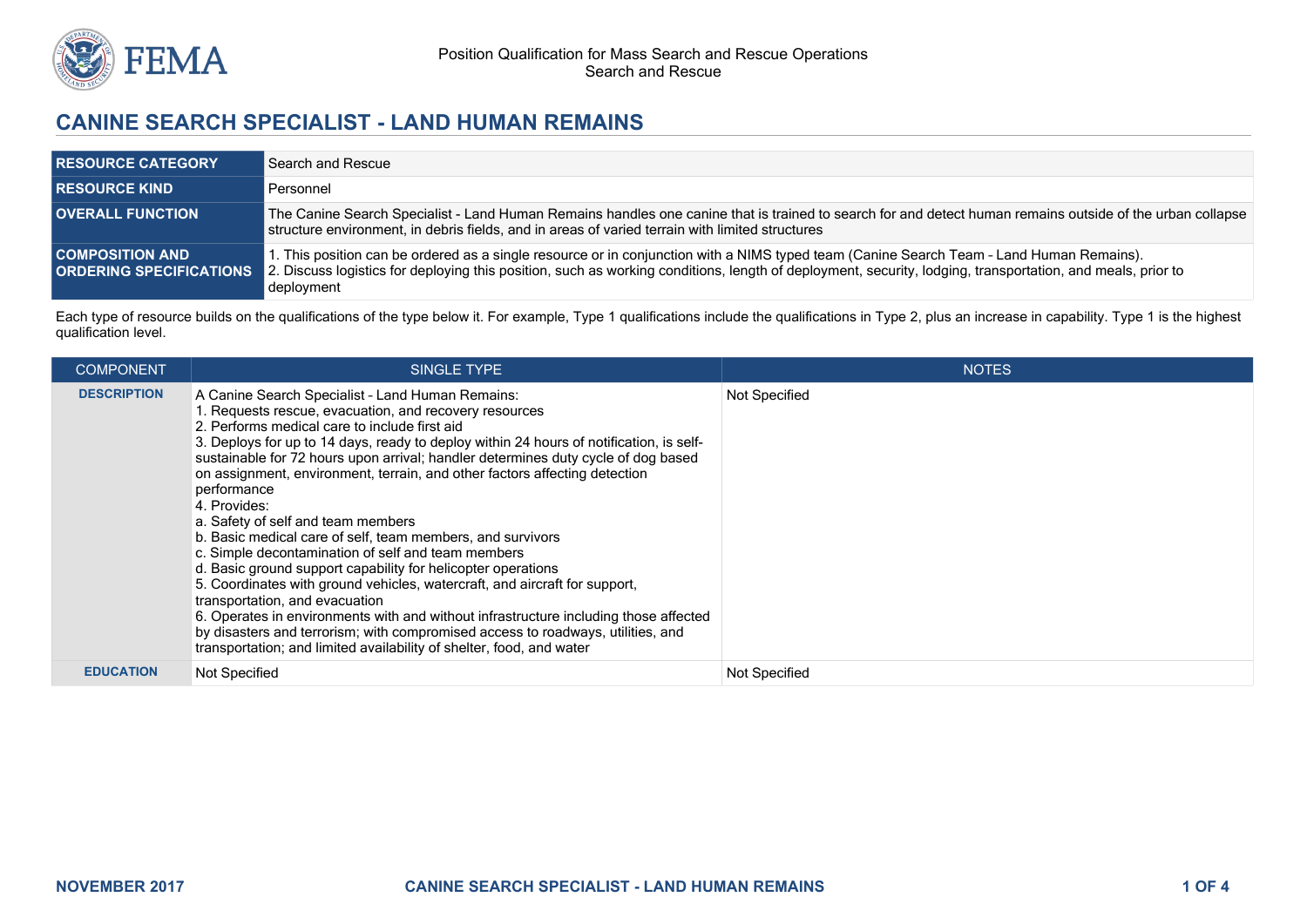

| <b>COMPONENT</b>  | SINGLE TYPE                                                                                                                                                                                                                                                                                                                                                                                                                                                                                                                                                                                                                                                                                                                                                                                                                                                                                                                                                                                                                                                                                                                                                                                                                                                                                                                                                                                                                                                                                                                                                                                                                                                                                                                                   | <b>NOTES</b>  |
|-------------------|-----------------------------------------------------------------------------------------------------------------------------------------------------------------------------------------------------------------------------------------------------------------------------------------------------------------------------------------------------------------------------------------------------------------------------------------------------------------------------------------------------------------------------------------------------------------------------------------------------------------------------------------------------------------------------------------------------------------------------------------------------------------------------------------------------------------------------------------------------------------------------------------------------------------------------------------------------------------------------------------------------------------------------------------------------------------------------------------------------------------------------------------------------------------------------------------------------------------------------------------------------------------------------------------------------------------------------------------------------------------------------------------------------------------------------------------------------------------------------------------------------------------------------------------------------------------------------------------------------------------------------------------------------------------------------------------------------------------------------------------------|---------------|
| <b>TRAINING</b>   | Completion of the following:<br>1. IS-100: Introduction to Incident Command System (ICS), ICS-100<br>2. IS-200: Basic Incident Command System for Initial Response, ICS-200<br>3. IS-700: National Incident Management System (NIMS), An Introduction<br>4. IS-800: National Response Framework, An Introduction<br>5. Training in accordance with Occupational Safety and Health Administration<br>(OSHA) 29 Code of Federal Regulations (CFR) Part 1910.1030: Bloodborne<br>Pathogens<br>6. First aid to include cardiopulmonary resuscitation (CPR) and automated external<br>defibrillator (AED)<br>7. Canine first aid<br>Completion of an Authority Having Jurisdiction (AHJ)-validated training program that<br>meets or exceeds the recommendations specific to a Canine Search Specialist -<br>Land Human Remains that includes, but is not limited to, the following:<br>Awareness of the following:<br>1. ASTM International (ASTM) F3072 Standard Guide for Intermediate Wilderness<br>Global Position System (GPS)-Global Navigation Satellite System (GNSS) Use<br>(GPS-GNSS-IIW) Endorsement or equivalent<br>2. ASTM F2890: Standard Guide for Hazard Awareness for Search and Rescue<br>Personnel or equivalent<br>3. Crime scene preservation<br>Training in the following:<br>1. ASTM F2209: Standard Guide for Training of Level I Land Search Team Member<br>or equivalent<br>2. ASTM F1847: Standard Guide for Demonstrating Minimum Skills of Search and<br>Rescue Dogs and Handlers or equivalent<br>3. ASTM F1848: Standard Classification for Search and Rescue Dog Crew/Teams<br>or equivalent<br>4. ASTM F1879: Standard Guide for Demonstrating Obedience and Agility in Search<br>and Rescue Dogs or equivalent | Not Specified |
| <b>EXPERIENCE</b> | Knowledge, Skills, and Abilities:<br>1. Knowledge of canine search and associated hazards<br>2. Knowledge of the capabilities of canine search<br>3. Understanding of canine search procedures during day and night operations<br>Experience:<br>Completion of the Canine Search Specialist - Land Human Remains Position Task<br>Book (PTB) or equivalent documentation                                                                                                                                                                                                                                                                                                                                                                                                                                                                                                                                                                                                                                                                                                                                                                                                                                                                                                                                                                                                                                                                                                                                                                                                                                                                                                                                                                      | Not Specified |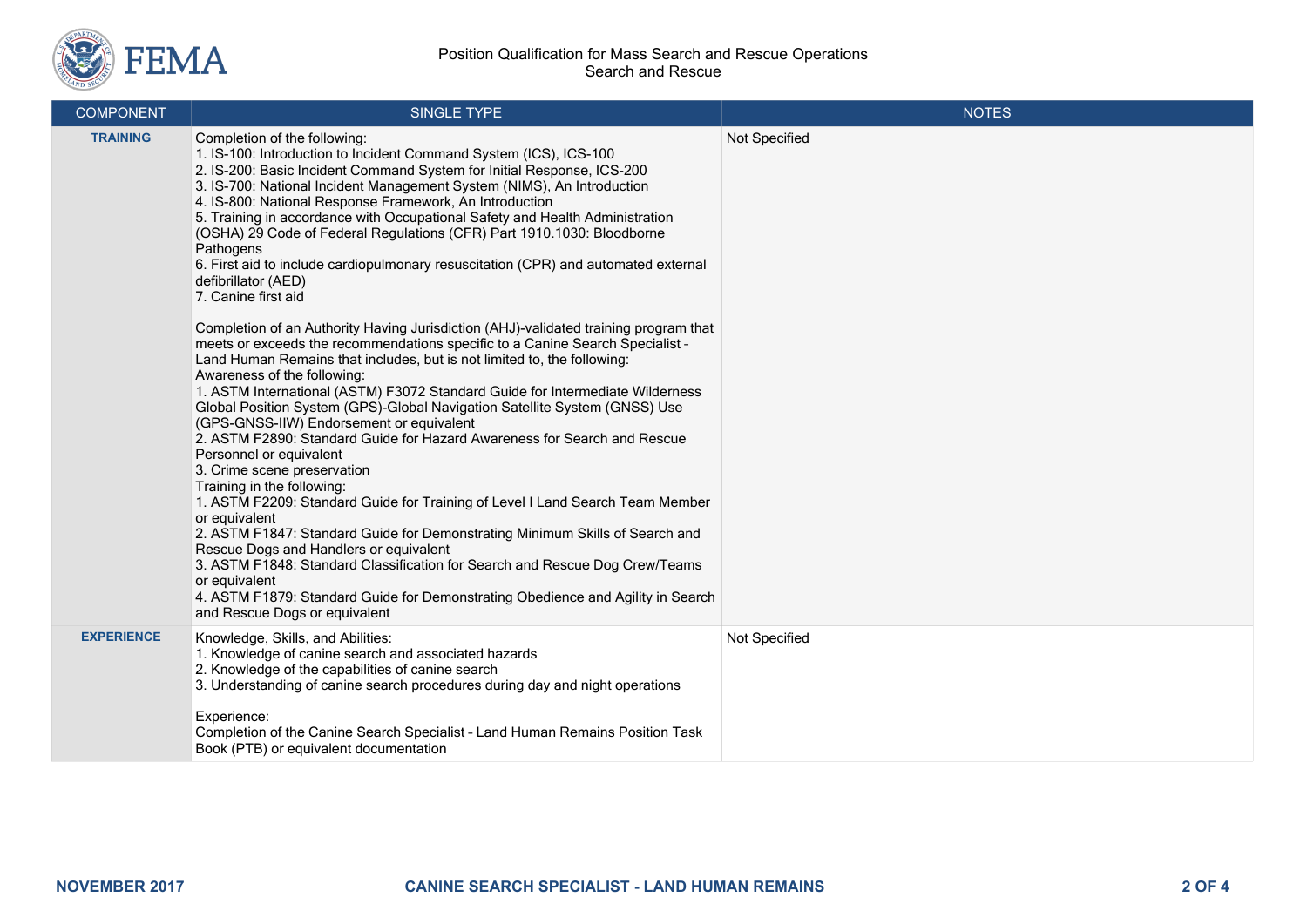

## Position Qualification for Mass Search and Rescue Operations Search and Rescue

| <b>COMPONENT</b>                                                                            | SINGLE TYPE                                                                                                                                                                                                                                                                                                                                                                                                                                                                                                                                                                                                            | <b>NOTES</b>                                                                                                                                                                                                                                                             |
|---------------------------------------------------------------------------------------------|------------------------------------------------------------------------------------------------------------------------------------------------------------------------------------------------------------------------------------------------------------------------------------------------------------------------------------------------------------------------------------------------------------------------------------------------------------------------------------------------------------------------------------------------------------------------------------------------------------------------|--------------------------------------------------------------------------------------------------------------------------------------------------------------------------------------------------------------------------------------------------------------------------|
| <b>PHYSICAL/MEDICAL</b><br><b>FITNESS</b>                                                   | . Moderate<br>2. Meets minimum physical fitness standards, in accordance with the AHJ's Job<br>Related Physical Ability Test (JRPAT)<br>3. Maintains AHJ-determined medical fitness suitable for the environment and job<br>requirements<br>4. Maintains immunizations in accordance with the Department of Health and<br>Human Services Centers for Disease Control's recommended adult immunization<br>schedule for the United States of America<br>5. Licensed veterinarian performs annual examination on canine to verify canine has<br>no defects or illnesses that would preclude performing during deployments | 1. NIMS Guideline for the National Qualification System (NQS) defines<br>Physical/Medical Fitness levels for NIMS positions.<br>2. Handler determines duty cycle of dog based on assignment, environment, terrain,<br>and other factors affecting detection performance. |
| <b>CURRENCY</b>                                                                             | 1. Annual refresher of related SAR skills and abilities, at AHJ's determination<br>2. Operational incident experience or participation in planned event, exercises, drills,<br>or simulations within three years of the AHJ's approval to serve as a Canine Search<br>Specialist<br>3. Background checks as applicable law permits or requires                                                                                                                                                                                                                                                                         | Provider must carry out and use any background checks as applicable law specifies.<br>This may include a background check completed within past 12 months; sex-<br>offender registry check; and a local, state, and a local, state, and national criminal<br>history.    |
| <b>PROFESSIONAL AND</b><br><b>TECHNICAL</b><br><b>LICENSES AND</b><br><b>CERTIFICATIONS</b> | American Rescue Dog Association (ARDA) Human Remains Detection Certification<br>Evaluation or equivalent                                                                                                                                                                                                                                                                                                                                                                                                                                                                                                               | <b>Not Specified</b>                                                                                                                                                                                                                                                     |